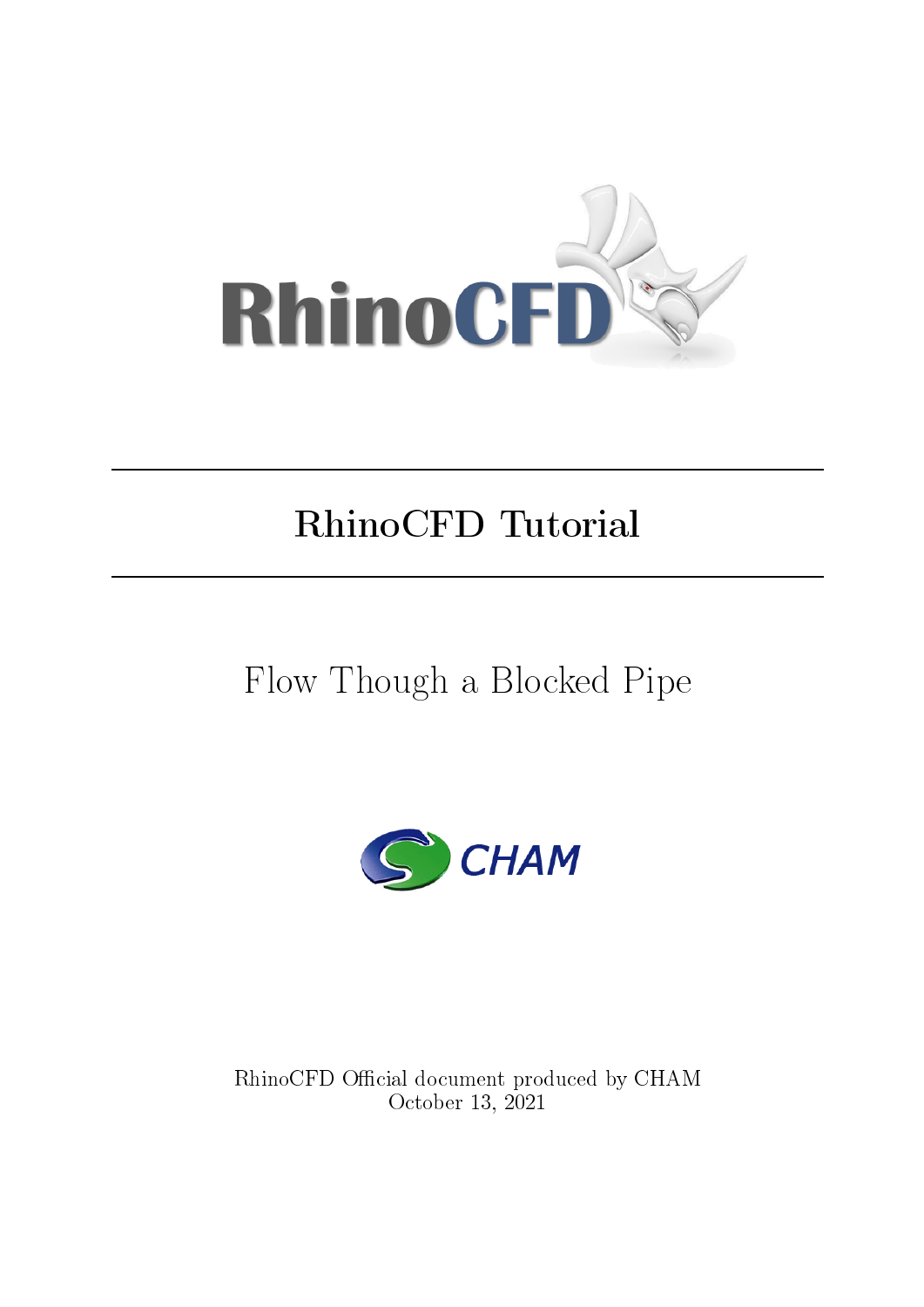

## Introduction

This case demonstrates how to set up a simulation which has fluid traveling through geometry and non-standard boundaries.

## Geometry

## The Pipe

Construct a long tube with relatively thin wall thickness, create a second short tube at its center with outer diameter  $=$  inner diameter of main pipe. The wall thickness of this pipe should be large and positioned in the center of the larger pipe. Ensure that the pipe is much larger than it is wide. The flow will need to expand after the blockage, having the outlet to close to this can cause problems.



Figure 1: Pipe Geometry

### Creating Fluid Boundaries

In previous cases, inlets and outlets have filled an entire face of a domain and have been created automatically. In this case we must create our own and ensure that they are flush to the outer geometry so that we do not get any leakage.

An inlet and an outlet are to be placed at opposing ends of the pipe. To ensure that they are flush to the geometry, create a rectangle at both ends and use the trim tool (with the pipe selected as the cutting tool) to dispose of all the surfaces of the rectangle apart from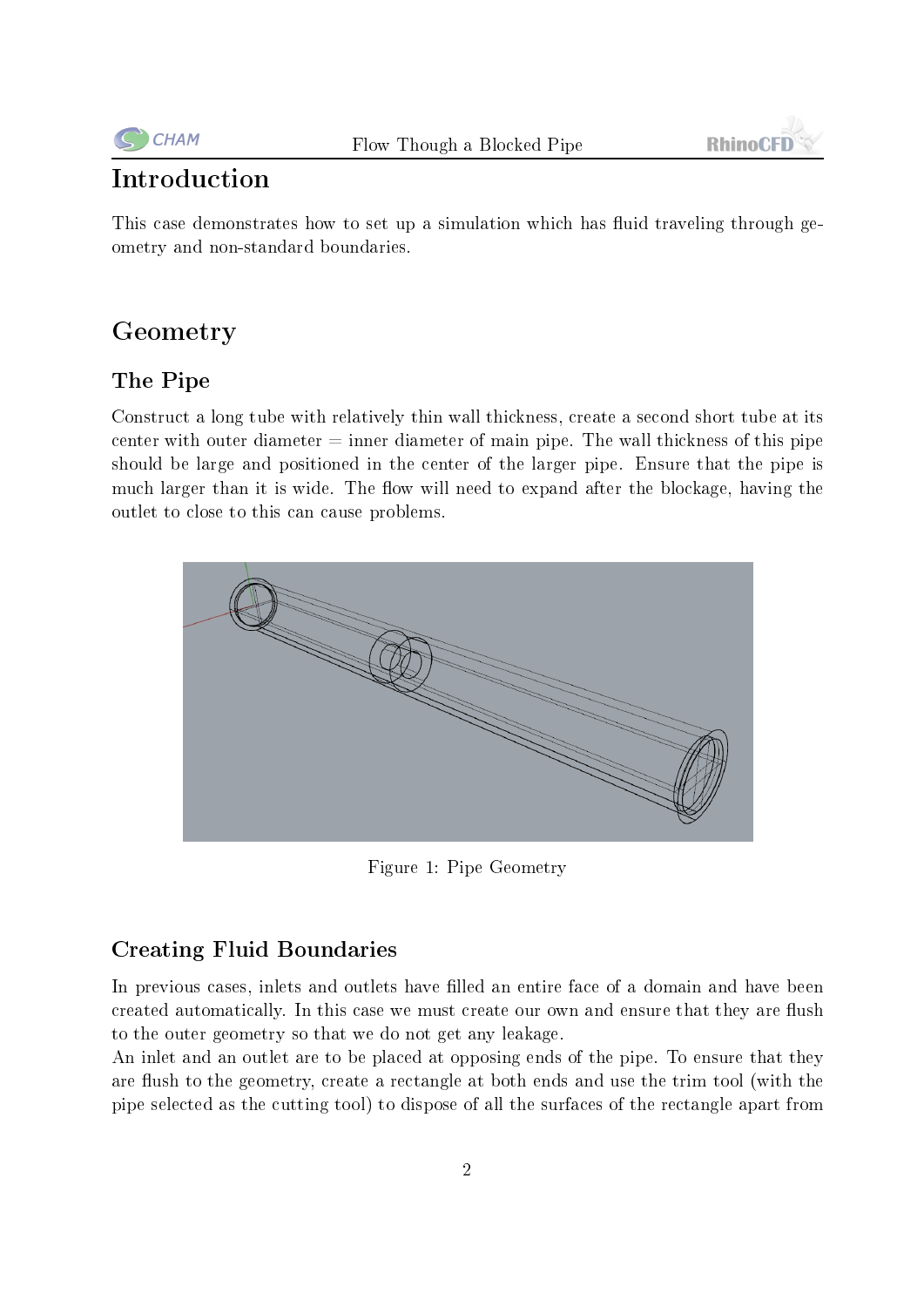



the surfaces which match the inner diameter of the pipe.



Figure 2: Trimming Inlet and Outlet

Extrude both surfaces a small amount into the pipe using the `ExtrudeSurf' command and delete the remaining 2D surfaces.

## CFD Analysis

#### Creating the Domain

Create a domain around the pipe, by clicking on the first button on the toolbar. Select the desired working directory.



Figure 3: RhinoCFD toolbar

Resize the domain using the gum ball to be just inside the walls of the pipe and just inside the inlet and outlet.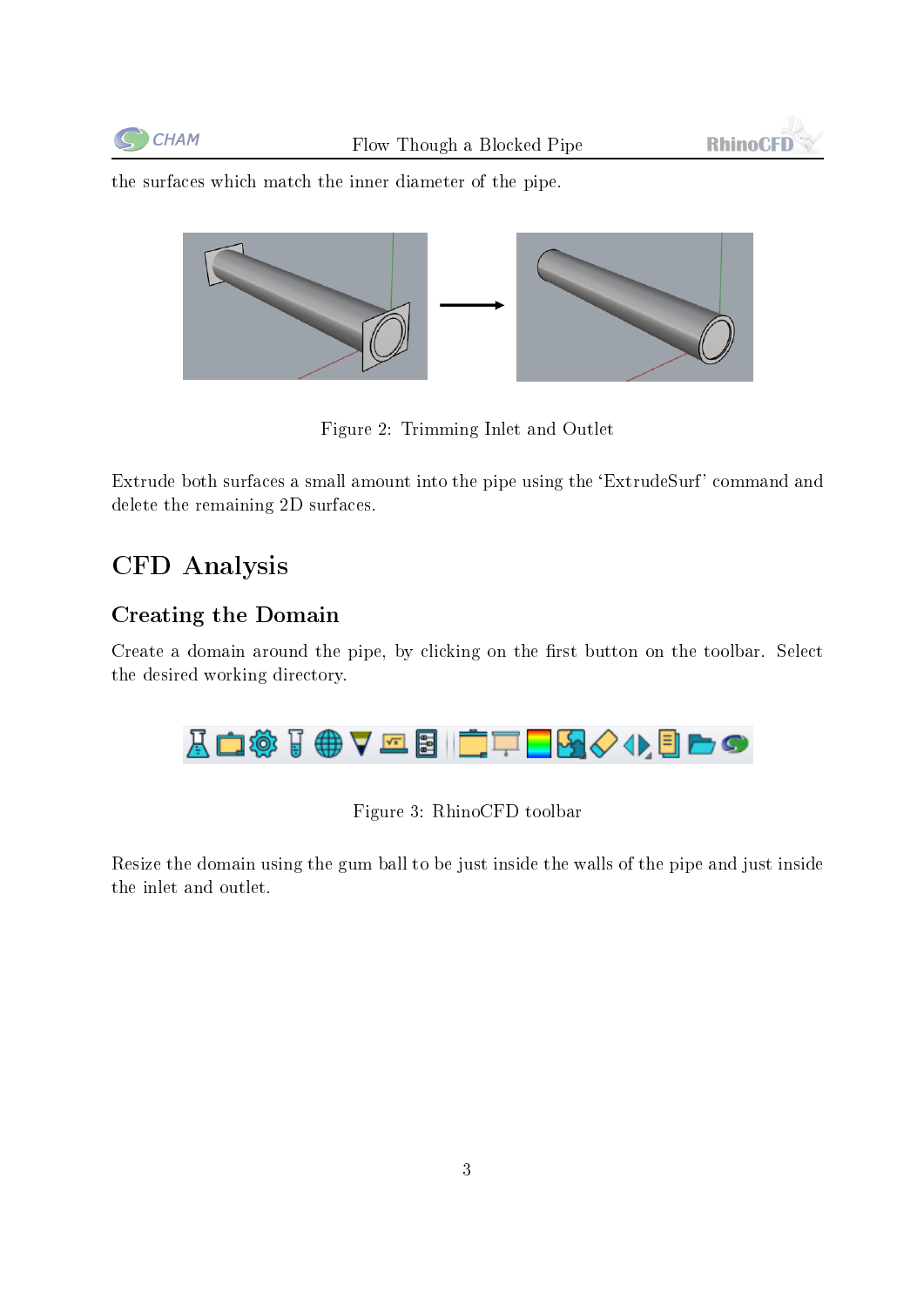

Figure 4: Domain Fitted to Geometry

#### Boundary Conditions

Select the boundary closest to  $(0,0,0)$  and click 'edit PHOENICS CFD properties' on the RhinoCFD toolbar. Change the name to 'in' and the type to 'inlet'. Click on attributes and change the method to 'vol. flow rate' and then change the Vol. Flow rate to 1.0  $m^3/s$ . Click OK until you have left the Object specification menu. Edit the other boundary, change the name to 'out' and the type to 'Outlet'. Click OK to exit the menu.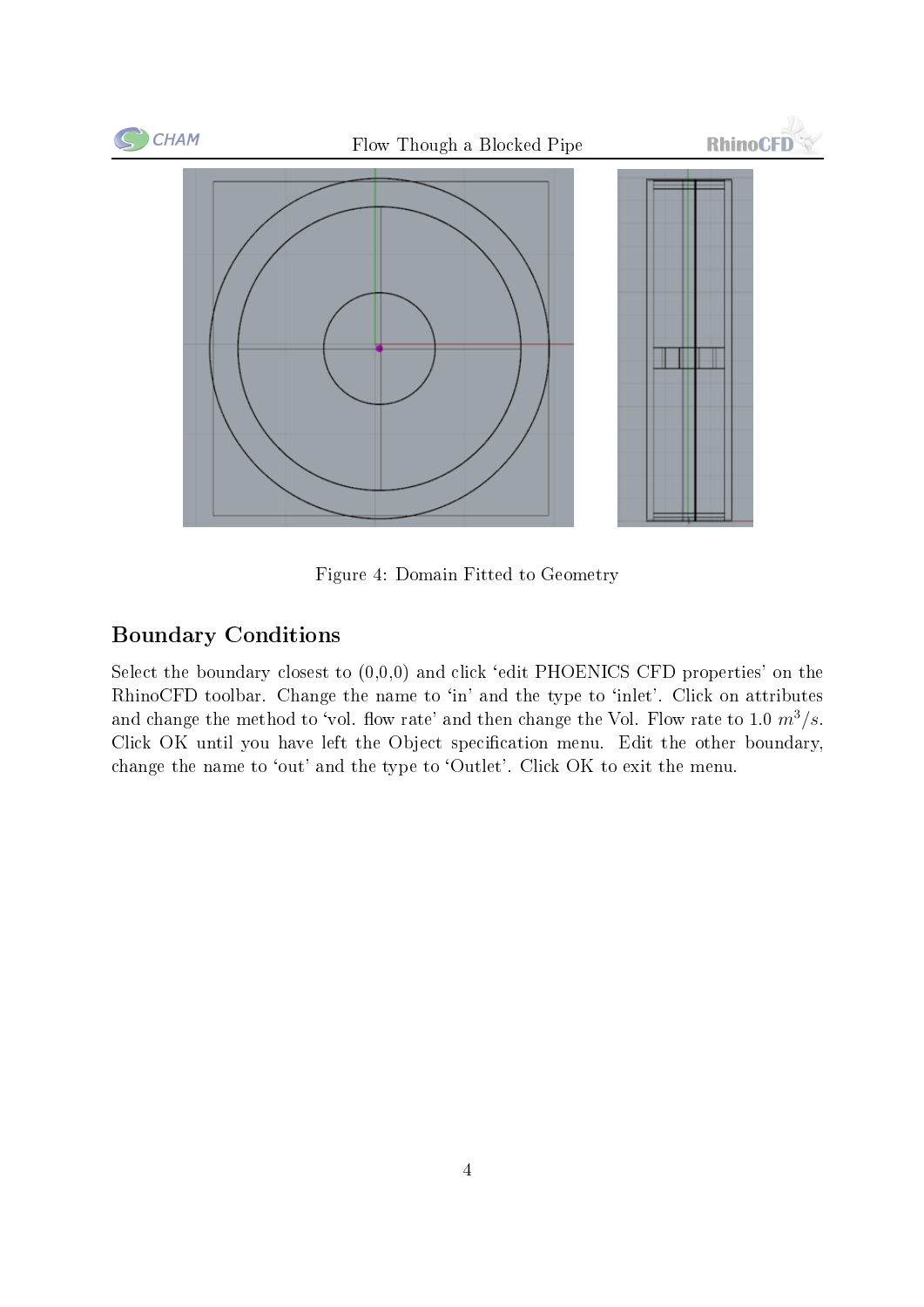| CHAM | Flow Though a Blocked Pipe                            |                                                        | <b>RhinoCFD</b> |
|------|-------------------------------------------------------|--------------------------------------------------------|-----------------|
|      | <b>Inlet Attributes</b>                               | 9                                                      | $\mathbf{x}$    |
|      | Act as: Export<br>Nett area ratio<br>Inlet density is | Import<br>No.<br><b>No</b><br>1.000000<br>Domain fluid |                 |
|      | density set to:                                       | $kg/m^3$<br>1.189000                                   |                 |
|      | Method                                                | Vol. Flow Rate                                         |                 |
|      | Vol. flow rate                                        | $m^3/s$<br>5.000000                                    |                 |
|      | Inlet turbulence:                                     | Intensity                                              |                 |
|      | Turb. intensity                                       | 鲁<br>5.000000                                          |                 |
|      | InForm Commands                                       |                                                        |                 |
|      | Apply                                                 | OK                                                     |                 |

Figure 5: Inlet Attributes

Click on `show probe' and place the probe in the center of pipe and downstream of the blockage.

### Running the Simulation

Click on 'run solver' in the RhinoCFD toolbar to start the simulation.

#### Results

Click 'load results' in the RhinoCFD toolbar and click 'OK' on the dialog that appears. Rotate the cutting plane so that it is perpendicular to the inlet. In this orientation there should be no coloured regions outside of the pipe. Change the variable to `Sped' using the Result properties menu and you should see a significant increase in velocity at the blockage and after.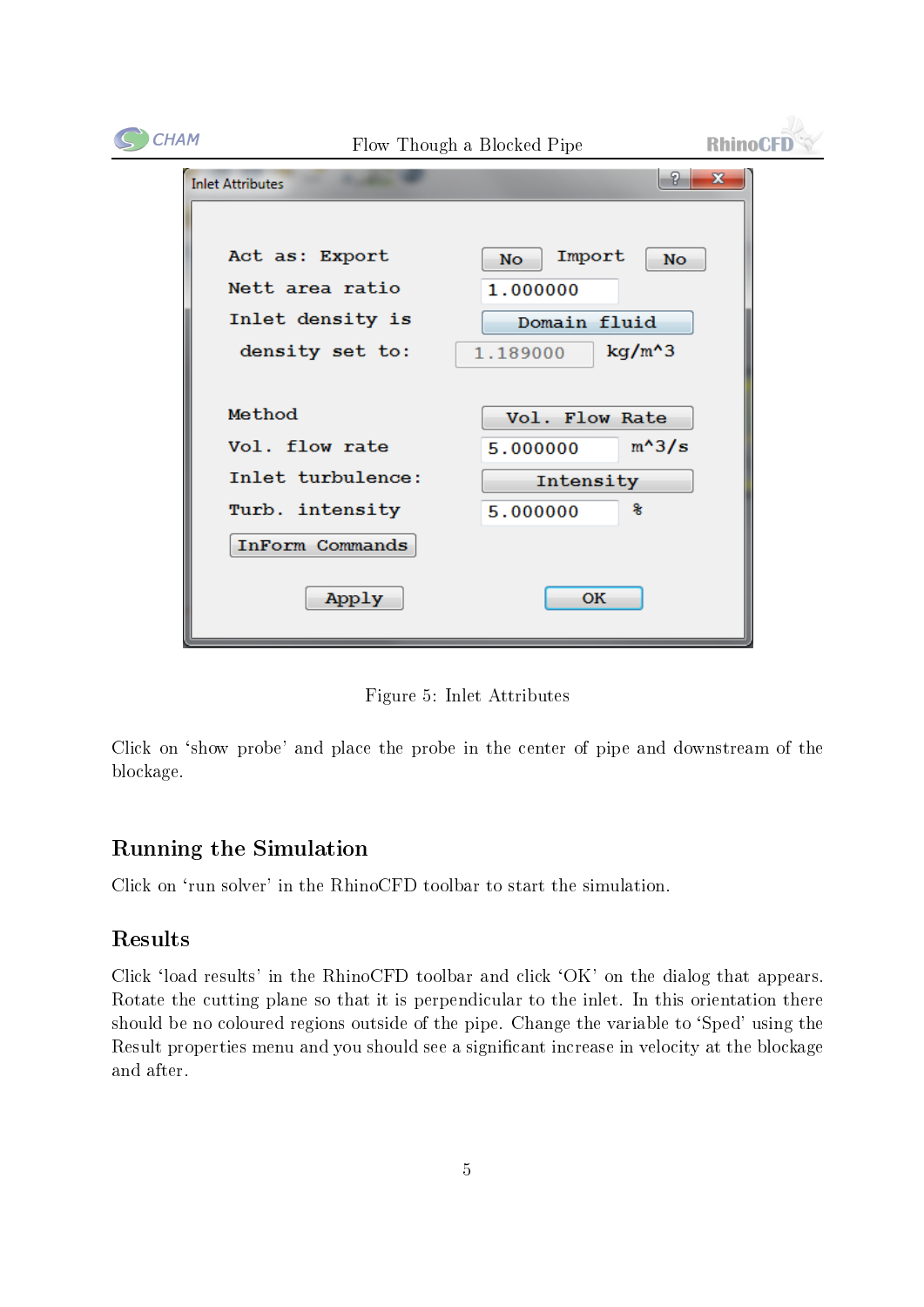

Figure 6: Velocity contour in Y plane

Change 'plane as' to 'vectors' and click in the MaxV box to activate the visualization. You should see an area of recirculation around the outside of the stream of fluid coming through the blockage. If the arrows are too large, you can change the size by changing the value in 'Vec Scale'. As the name suggests the vector arrows will scale with regards to the Maximum velocity stated in `MaxV'.



Figure 7: Velocity vectors in Y plane

You should notice the arrows pointing in before the blockage and then expanding after the blockage.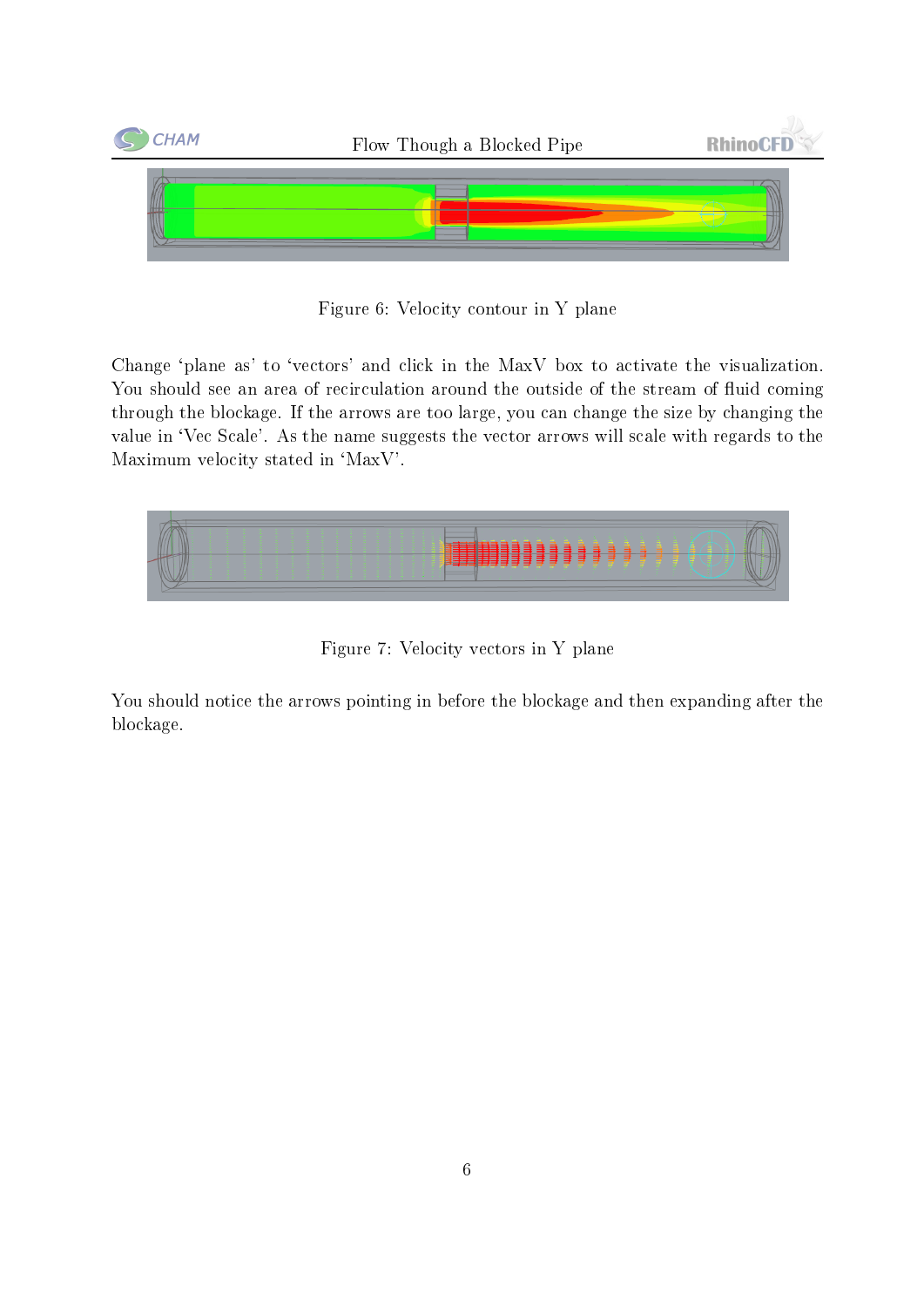

Figure 8: Velocity vectors in Y plane focused at blocked section

A streamline probe can be used to better visualize the expansion after the blockage (see 'flow past a Sphere' tutorial for information on stream probes).



Figure 9: Velocity streamline in Y plane focused after blocked section